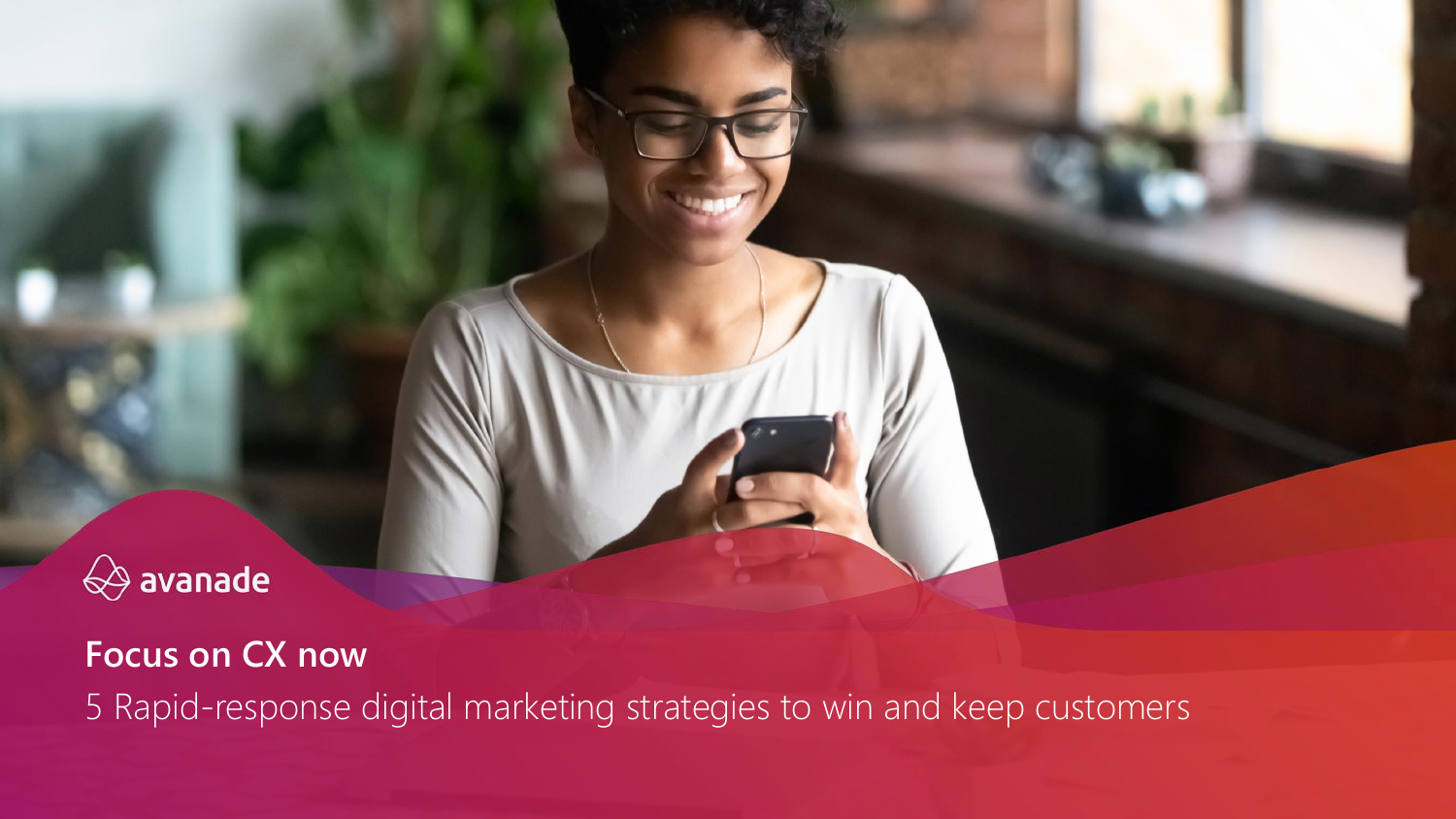## **Global changes in 2020 are causing uncertainties about the future of businesses and their customers.**

Business leaders need rapid-response strategies to maintain business continuity to avoid customer attrition and loss of revenue.

To survive as an organization through the current situation and prepare for the future, businesses must focus on emotional customer experience and digital marketing strategies to maintain high levels of engagement and trust with their customers.

Customers look to engage with brands that understand their new needs and are genuinely interested to help them choose the right products and services. Businesses need to deliver on their promises.

**Avanade proposes five rapid-response** Digital Marketing and CX strategies to help businesses **successfully navigate** through the current situation and **get ready for the future.**



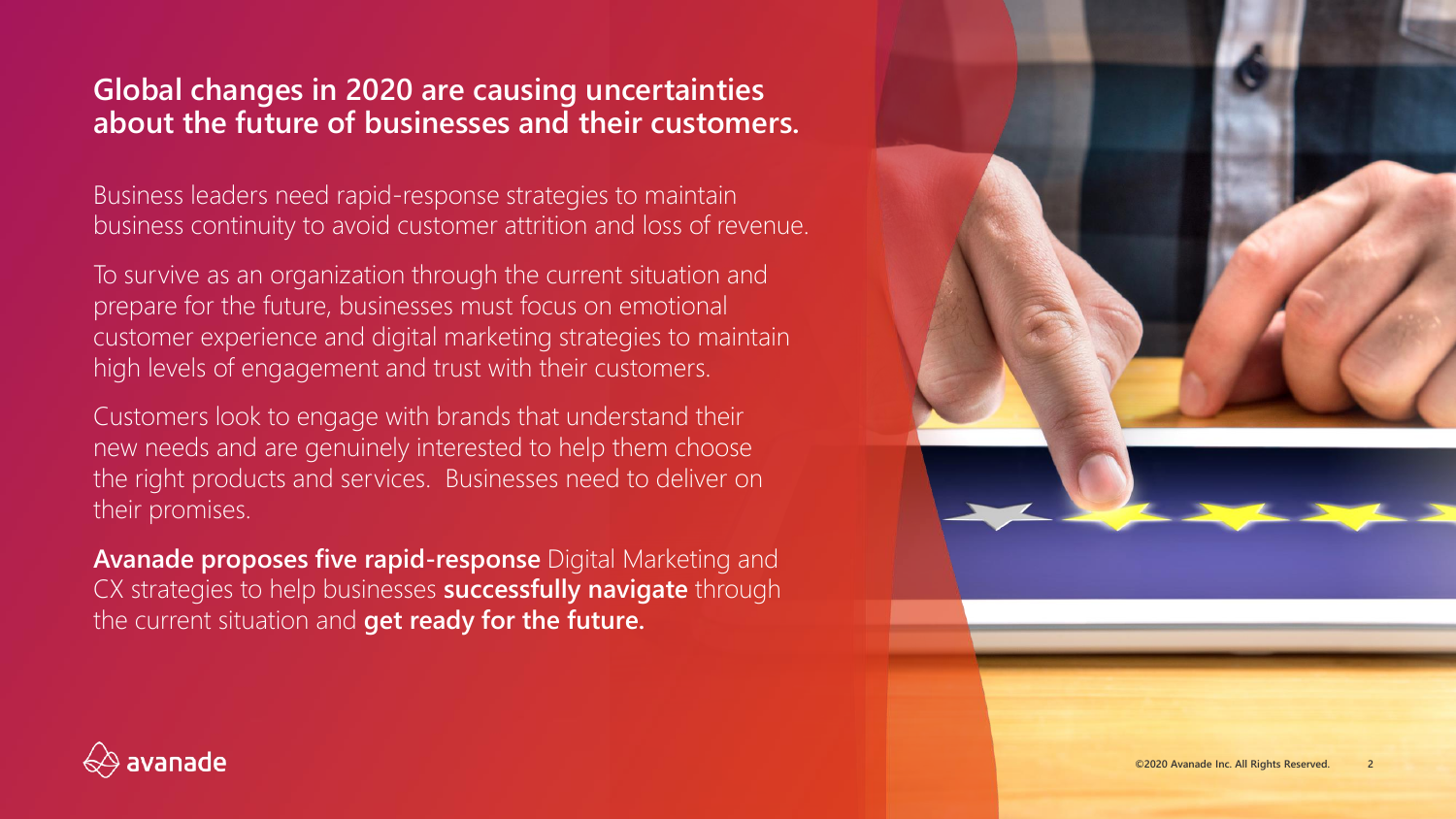**Help businesses successfully navigate** the current situation and **minimise** the impact of this seismic change.

The quickest ways to get started are:

- focus on customer needs
- introduce quick-win digital experiences
- deliver on promises
- optimise costs

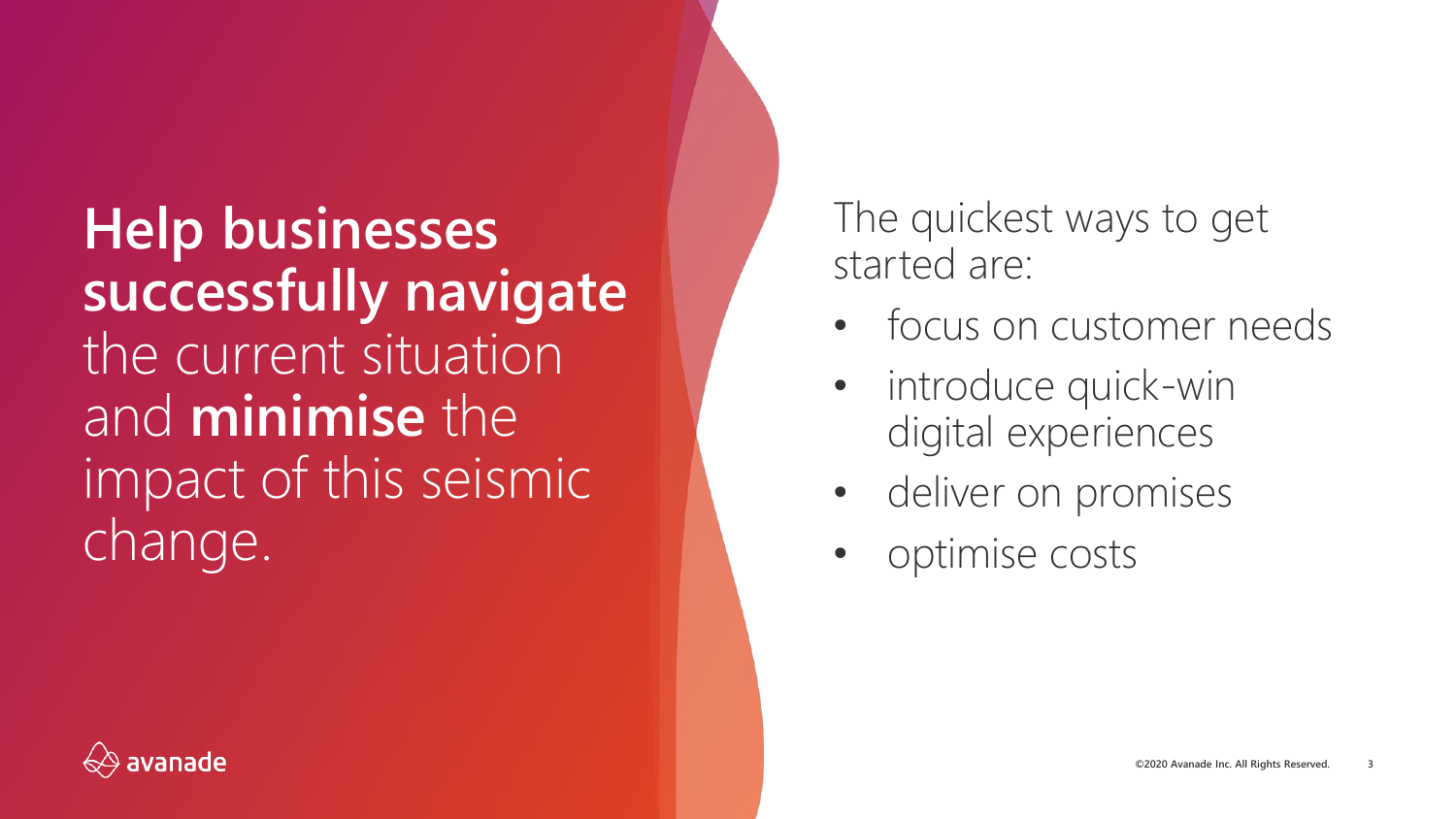## **New challenges for B2B and B2C businesses**





Demand suffers as customers cut spending throughout the year

Stress levels are high across the workplace due to uncertainties about the future



Businesses look to reduce running costs, revise or cut down investments



Supply suffers due to increasing customer demand on certain products and services



Customers are frustrated because they feel their needs are not met



**©2020 Avanade Inc. All Rights Reserved.**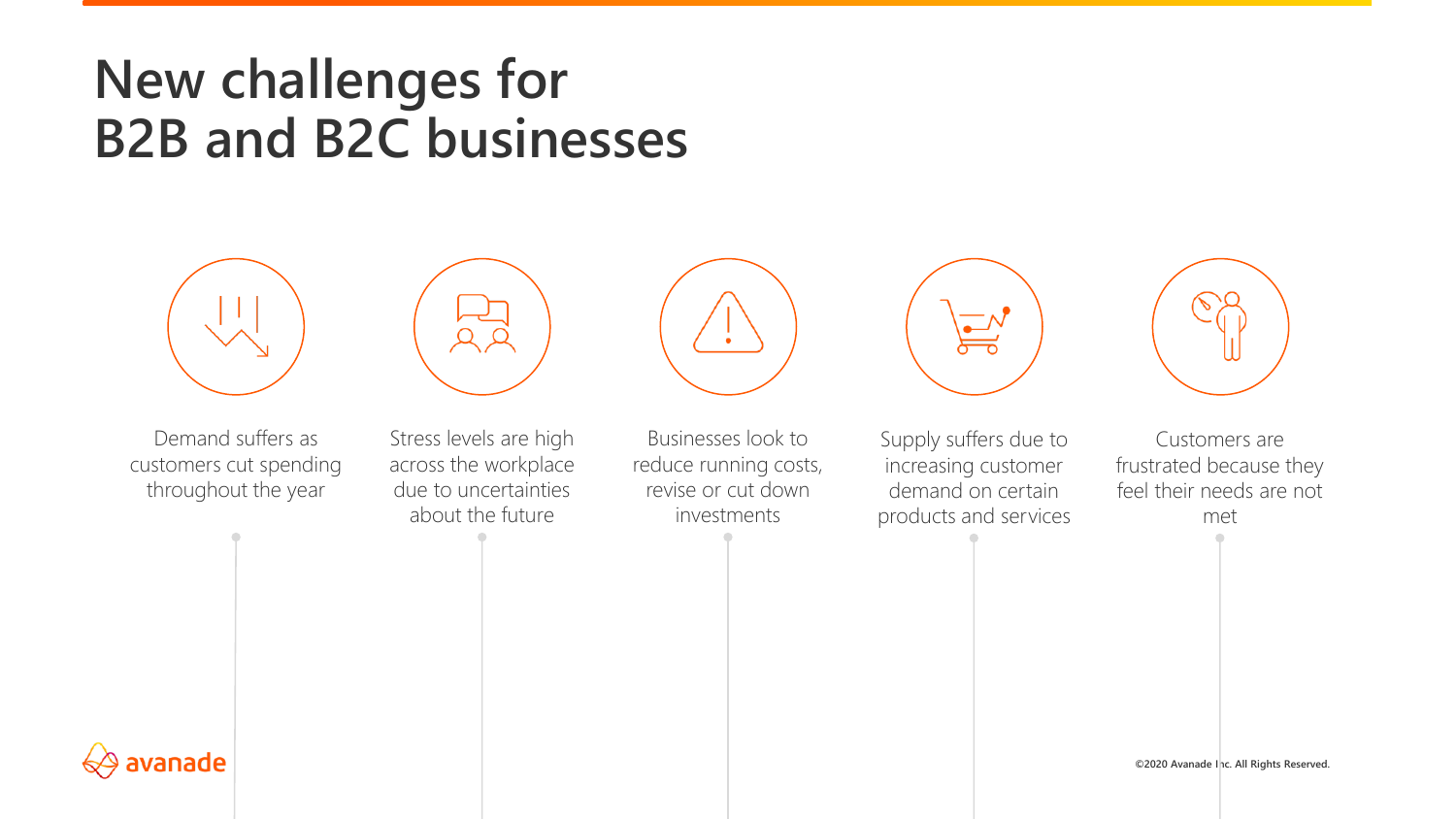

**©2020 Avanade Inc. All Rights Reserved.**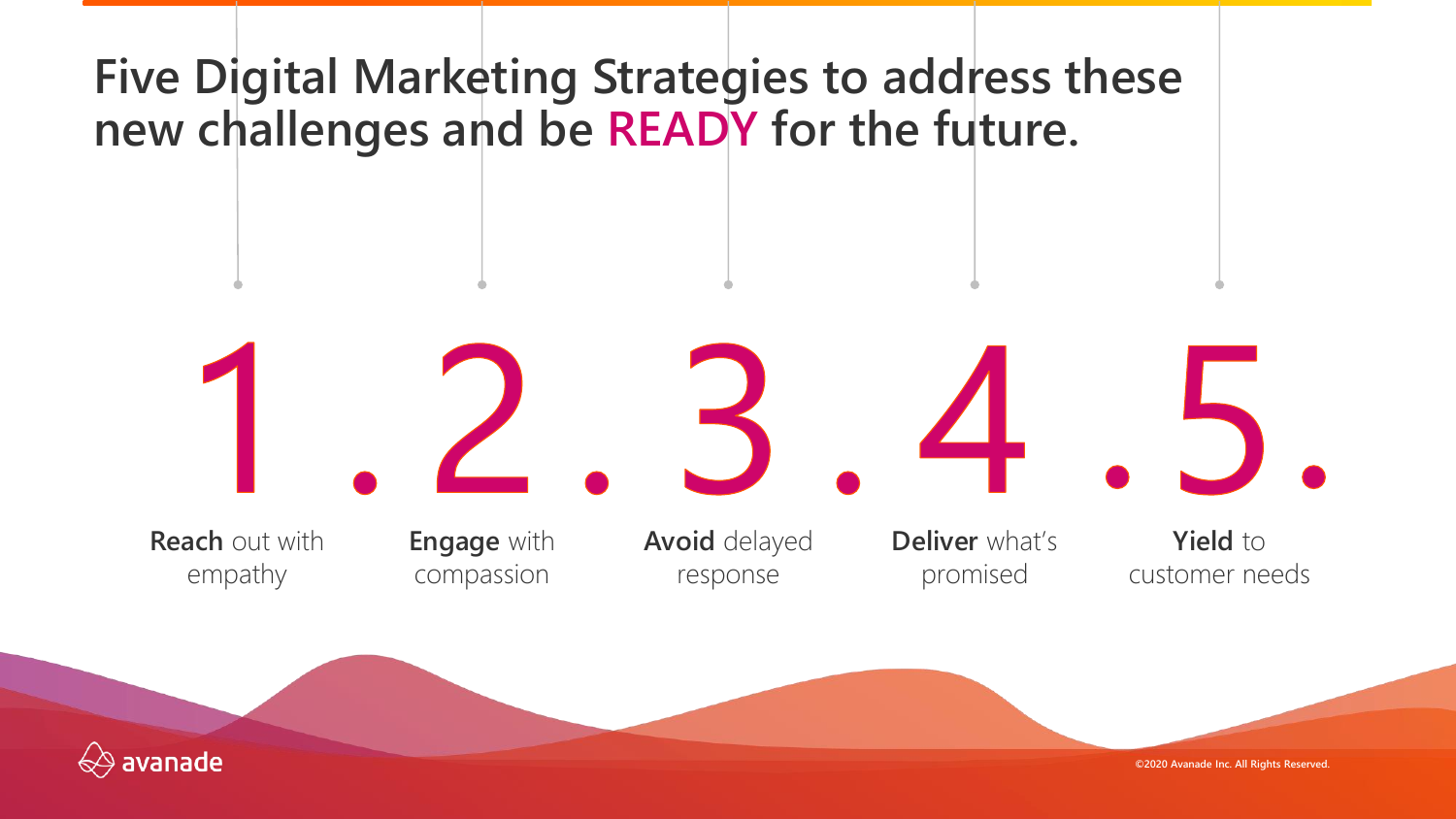# **1. Reach out with empathy**

Approach customers with greater understanding and define a credible role for your company. Proactively reach out to them with relevant content reflecting their needs, on their preferred communication channel, and considering their emotions at each step of the customer journey.

#### **Where should I start?**



#### Assess your content To help optimise content based

on customer needs on website, campaigns, and other comms.



Set up research teams To better understand your customer's needs. Create empathy maps.



### Accelerate Digital Commerce

To help your customers quickly access your products and services at their convenience.

## Optimise marketing automation

To reach out to potential and existing customers more efficiently and improve conversion.

- Online design thinking sessions for digital experience quick-wins
- Content audit, assessment and optimisation
- E-commerce design and implementation
- Marketing automation and CRM integration

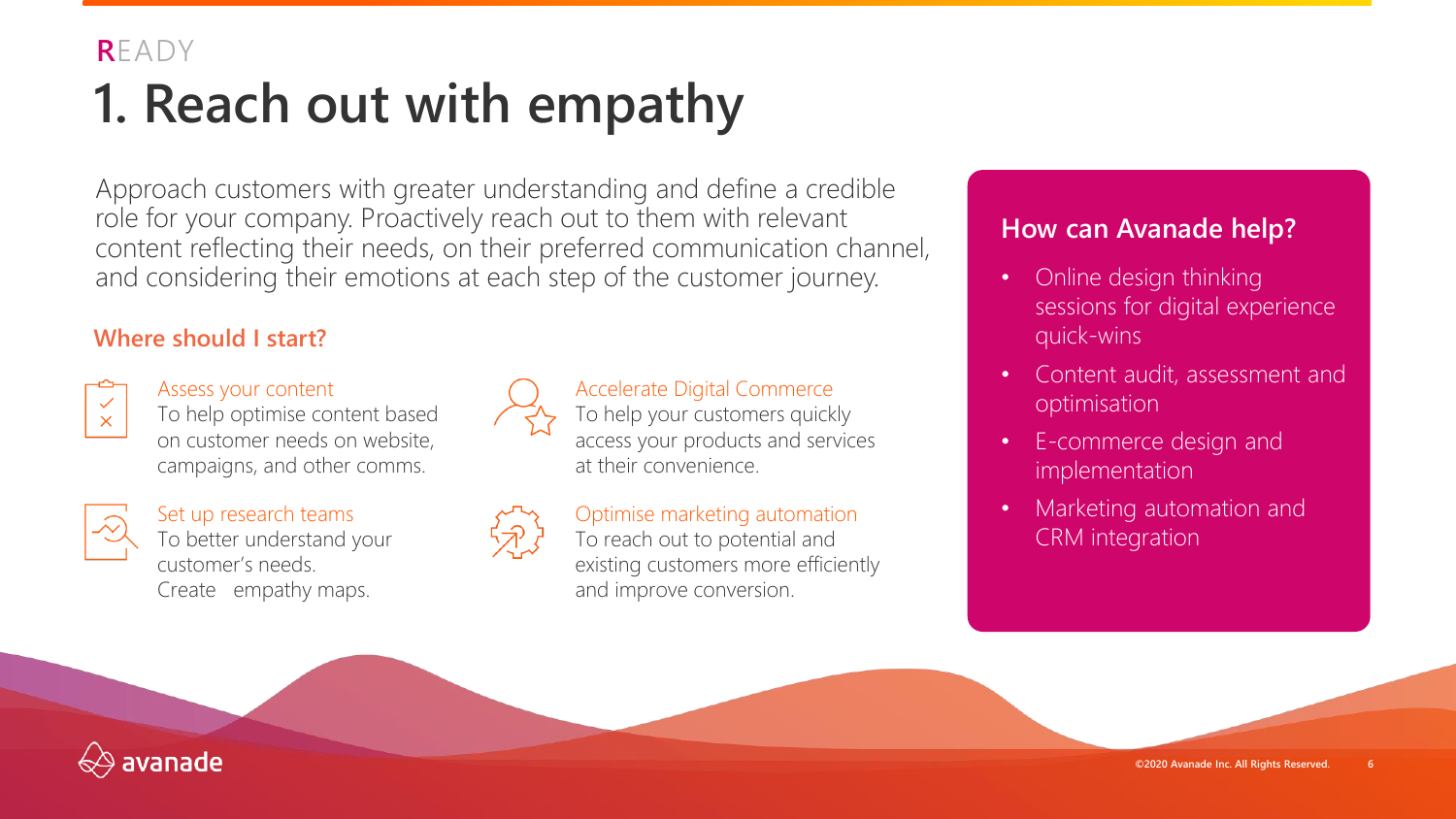# **2. Engage with compassion**

Let customers reach out to you knowing that you understand their needs and your desire to help. Use digital channels to serve customers from a distance. Use every interaction on every channel as an opportunity to build trust.

#### **Where should I start?**



Assess product recommendations To help your customers save time searching and make decisions more quickly.



Set up digital self-service tools To make it easier for customers to resolve inquiries or reach out to you for their specific needs.



#### Accelerate real-time conversations To offer a more tailored customer service and personalised experience.

#### Optimise integration

To increase efficiencies by improving data flows across your website, CRM, ERP, and back-end systems.

- Experience led self-service portals design and implementation
- AI-powered product and service recommendations
- Intelligent chatbots, virtual agents, and contextual AI assistants
- Data processing and systems integration accelerators

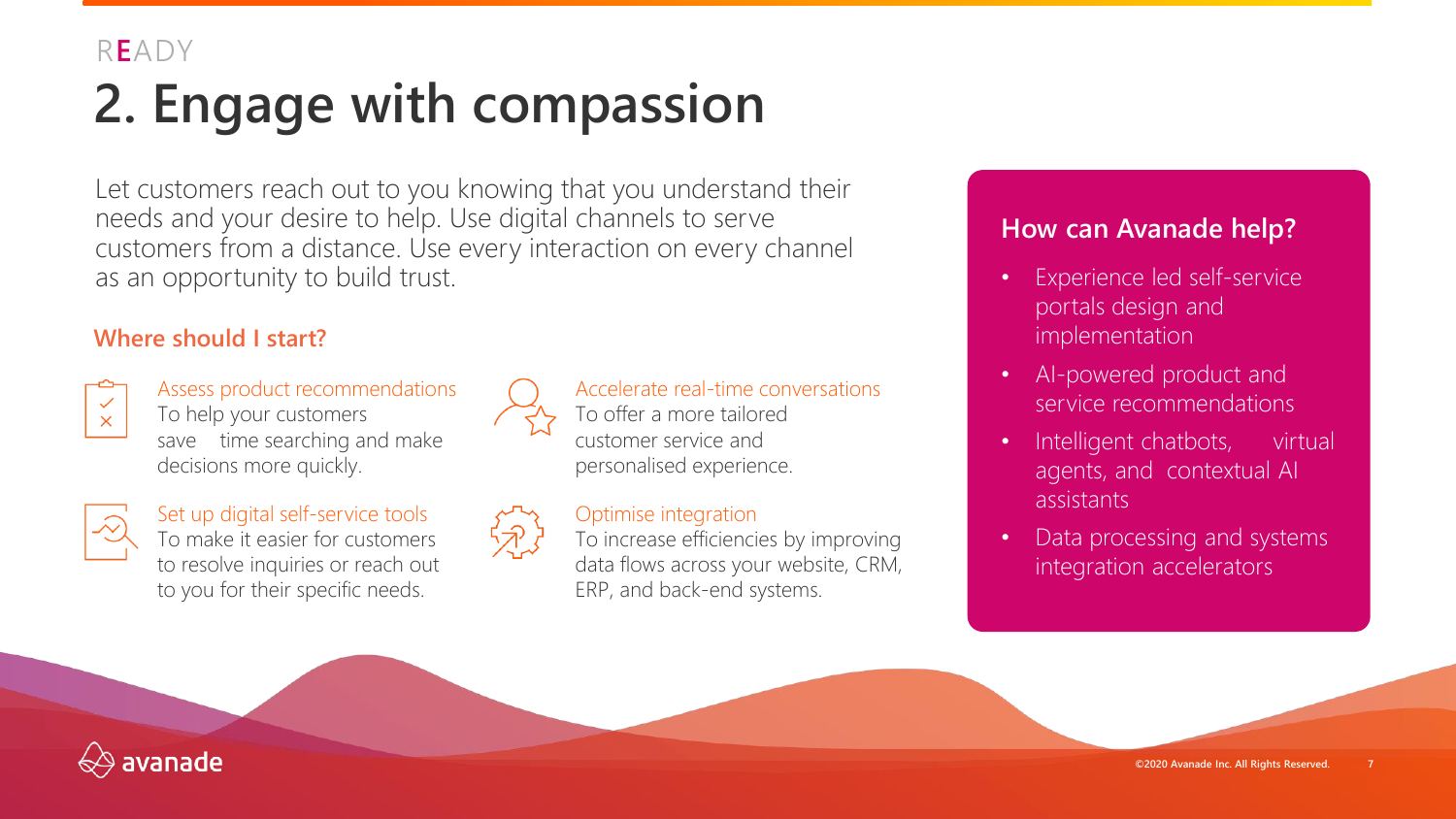## **3. Avoid delayed response**

Demonstrate you care about your customers by providing timely responses. Time is of the essence when it comes to building customer confidence and trust in a brand's ability to help with their needs.

A delayed response shows lack of desire, ability, or capacity to help.

### **Where should I start?**



Assess customer touchpoints To gain better understanding of when and what type of responses customers are looking for.



Set up sentiment analysis To unearth unnoticed friction points in the customer journey and react quickly.



#### Accelerate Auto-response

To keep customers informed of progress on a variety of channels and minimize frustrations.

## Optimise cohort analysis

To identify customer cohorts and prioritise those that require special attention.

- Customer journey mapping and assessment
- Press and social networks strategic insights extraction
- Contact centre assessment and optimization
- Marketing insight and data analysis services

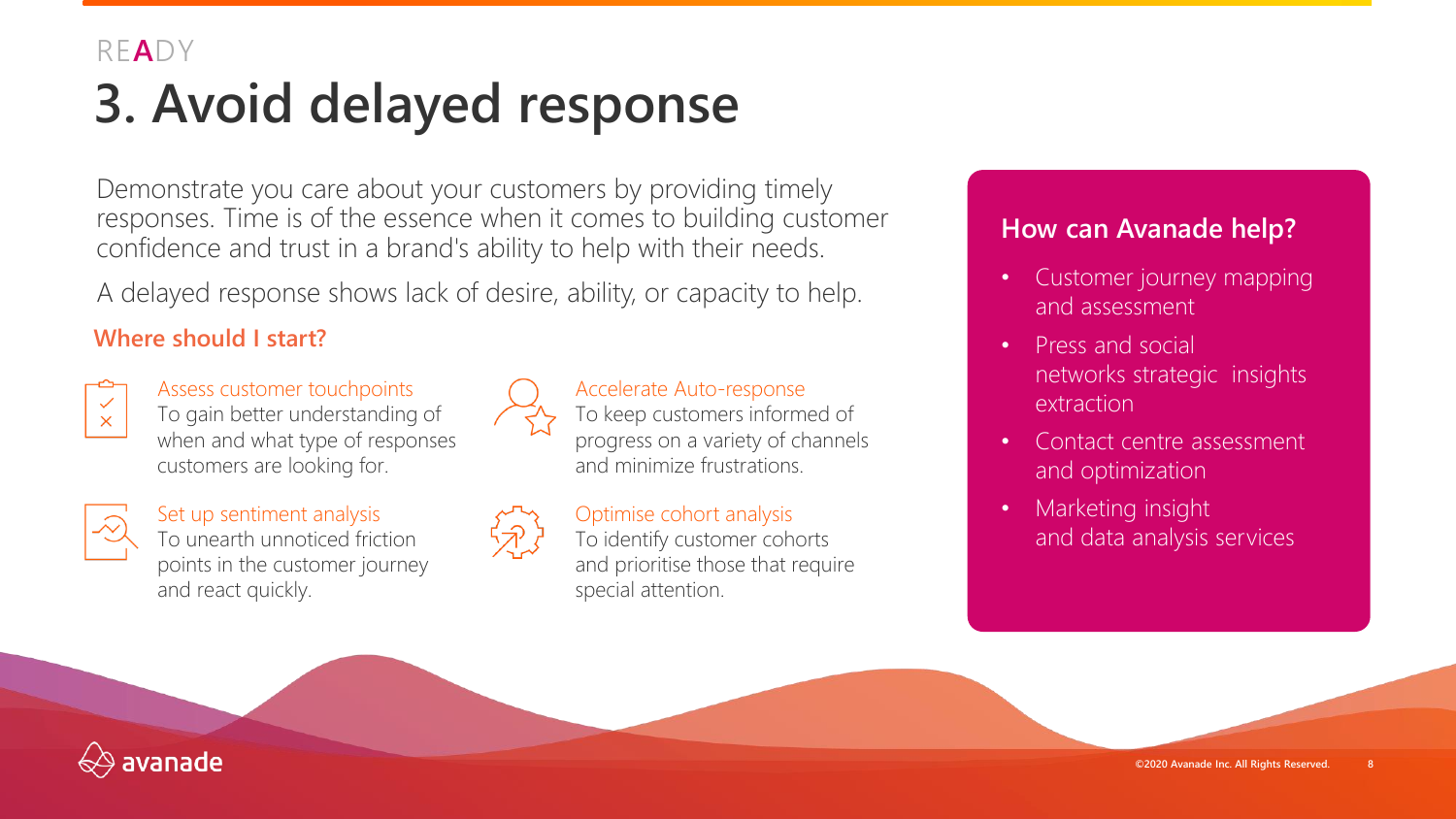# **4. Deliver what's promised**

Proactively update customers on what will be delivered, and when. Let customers know of any replacement products, services or options that might be available and always give them the choice of whether to accept it or not.

#### **Where should I start?**



Assess products & services To ensure your products and services are deliverable in the current situation. Adjust as needed.



Set up monitoring tools To ensure availability of products and services, and capacity to deliver.



#### Accelerate real-time updates

To keep customers informed of progress on delivering products and services, or interruptions.

#### Optimise marketing operations

To proactively update upcoming changes to potential and existing customers on a variety of channels.

- Customer and user research, Service Design workshops
- CRM and ERP assessment, implementation and integration
- E-commerce product catalogue integration
- Multi-channel marketing integration and platform design

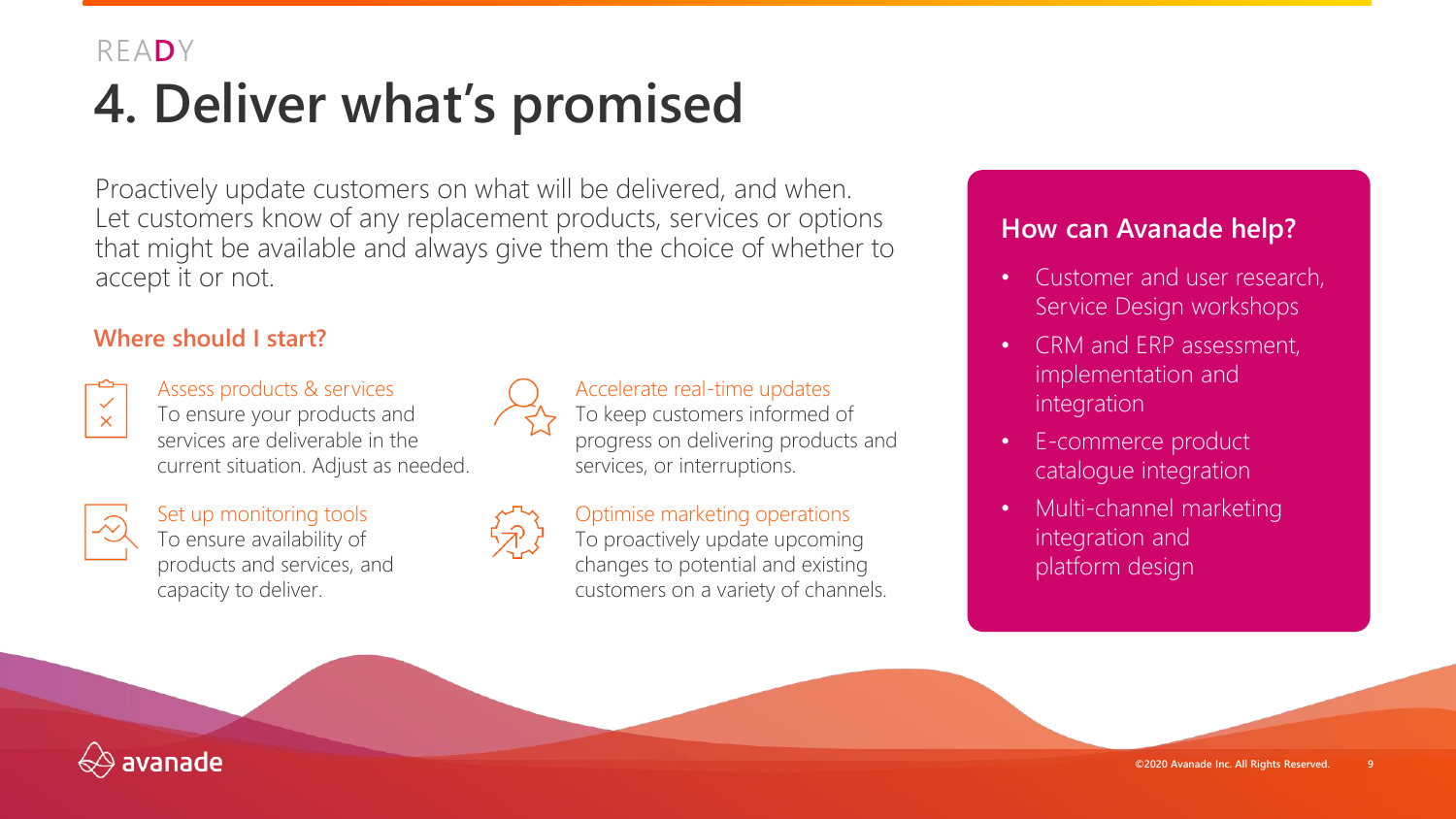## **5. Yield to customer needs** READ**Y**

Get into your customer's head. Stand ready to deliver not just what they need, when they need it, but also offer products and services for their unspoken needs. If you can consistently deliver on those expectations, your customers will continue to engage, stay with and recommend your brand.

#### **Where should I start?**



Assess customer pain points To improve your understanding of their expectations and identify quick-win solutions.



Set up multi-functional teams To increase the alignment between product, marketing, sales and customer service teams.



#### Accelerate customer insights To understand your customers' buying behavior, experiences, expectations and needs.

Optimise website personalisation To drive empathetic, contextual content fast enough to stay relevant in real-time.

- Observe your customer, and emotional customer journey mapping
- Online co-creation sessions and design workshops
- Web tracking, customer data collection and analysis
- Website personalisation assessment and optimisation

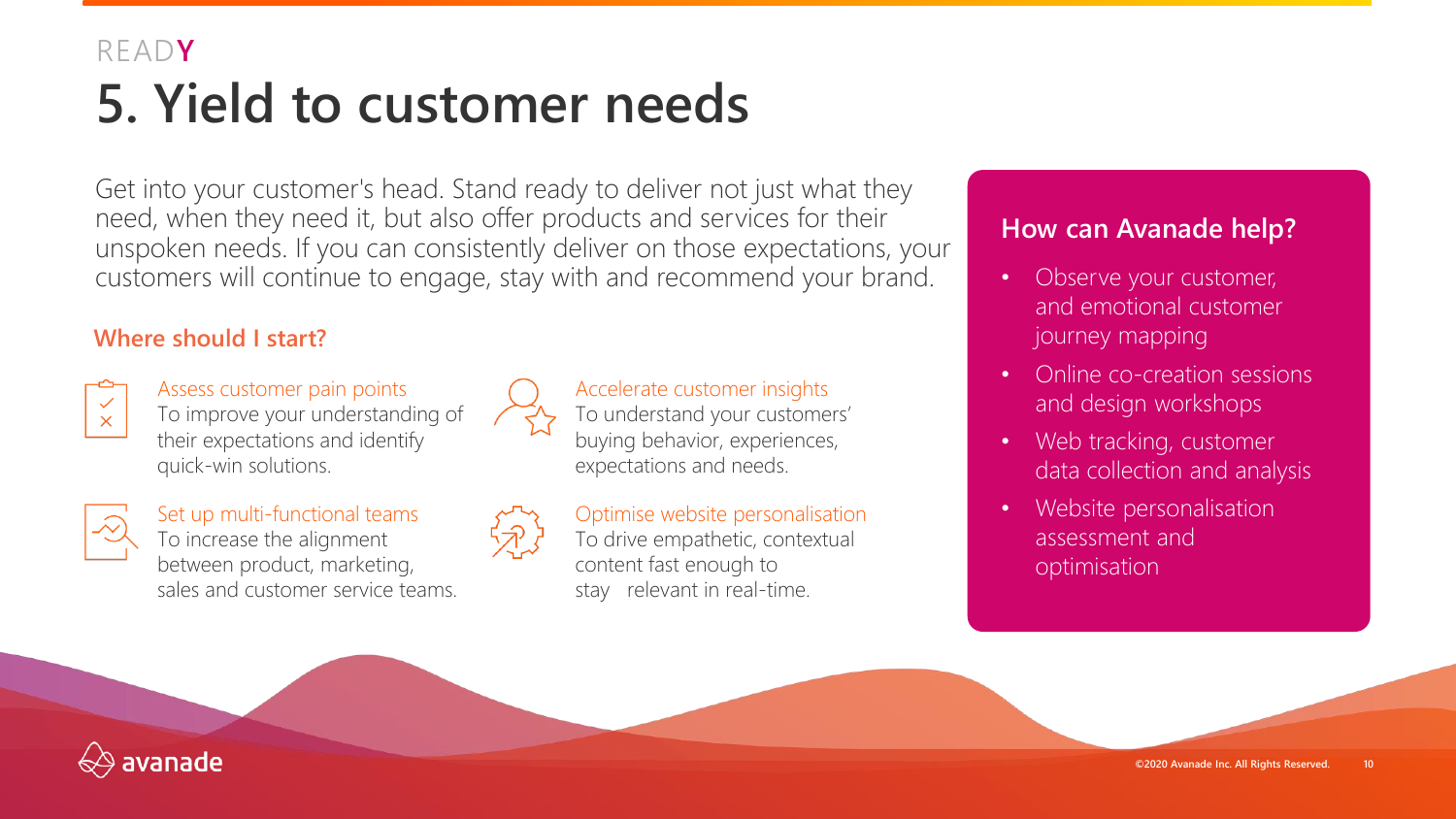## **Avanade can help you enable a rapid response**

**If you are looking for immediate CX improvement opportunities**

Our CX team can help you identify friction points across the customer journey and quick-wins to turn them into positive experiences.

Our AI-powered tools and accelerators can help you inject intelligence across Marketing, Sales, and Service to offer differentiated CX.

## **If you are using Microsoft, Sitecore, Adobe, or Episerver technologies**

Our assessment services can help you identify immediate cost savings with your Digital Marketing, CRM, ERP platforms and operations.

Our optimisation services can help you unlock advanced capabilities and improve integration across your platforms and systems.